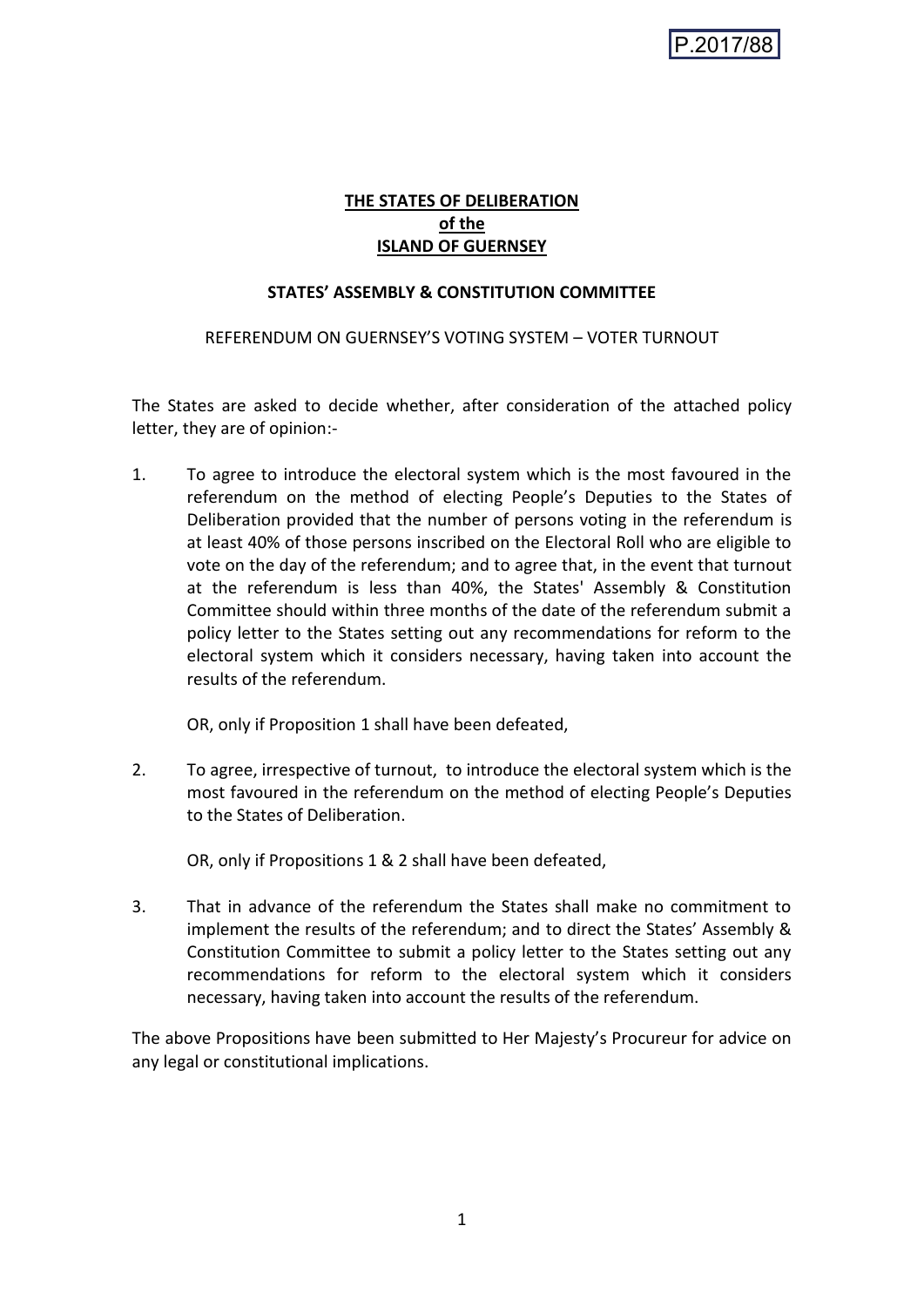# **THE STATES OF DELIBERATION of the ISLAND OF GUERNSEY**

### **STATES' ASSEMBLY & CONSTITUTION COMMITTEE**

### REFERENDUM ON GUERNSEY'S VOTING SYSTEM – VOTER TURNOUT

The Presiding Officer States of Guernsey Royal Court House St Peter Port

29 September, 2017

Dear Sir

### **1 Executive Summary**

- 1.1 In June, 2017, further to consideration of Billet d'État XIV, 2017 and the States' Assembly & Constitution Committee's ("the Committee") policy letter, 'Referendum on Guernsey's Voting System', the States agreed to hold a multioption referendum in 2018 on the method of electing People's Deputies to the States of Deliberation. However, on a tied vote, the States rejected the Committee's proposal to commit themselves to accepting the results of the referendum if turnout is at least 40% of those on the Electoral Roll.
- 1.2 It is therefore unclear how the results of the referendum will be treated by the States. The Committee believes it is essential that the States establish absolute clarity in advance of the referendum whether the results will definitely be implemented or treated as consultative.

#### **2 Previous debate on voter turnout**

- 2.1 In its policy letter dated  $19<sup>th</sup>$  May, 2017 (P.2017/49), the Committee recommended that the States should resolve to implement the winning option in the referendum – provided that voter turnout was at least 40% of those inscribed on the Electoral Roll and eligible to vote on the day.
- 2.2 The Committee also proposed that, should the turnout be less than 40%, it would submit a policy letter to the States within three months of the date of the referendum setting out any recommendations for reform to the electoral system which it considered necessary, having first taken into account how far short of 40% the turnout was, the number of votes cast for each outcome and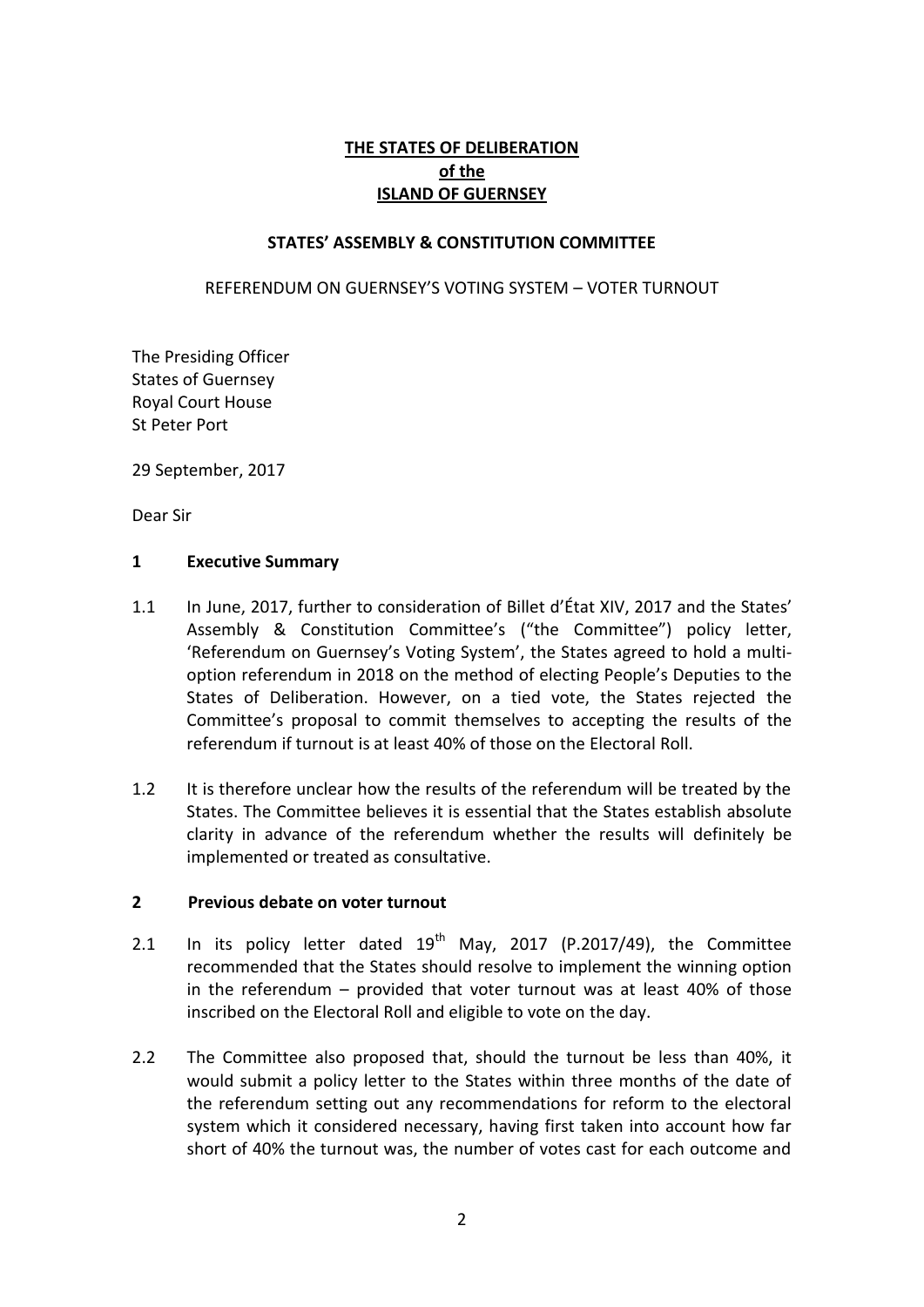the share of the vote obtained by each of the five options A to E, and, in particular, the margin between the option which placed first and the other options.

- 2.3 One amendment was lodged (P.2017/49 Amdt 5) to alter the turnout threshold: "*In Propositions 5 and 6 for "40%", wherever it appears, to substitute "50%".* The vote to amend the relevant Propositions was lost.
- 2.4 Propositions 4, 5 and 6 were voted on simultaneously. On a tied vote, the States rejected the Committee's proposals and therefore the States did not determine how they would treat the results of the referendum.

# **3 The status of the referendum**

- 3.1 In June, 2017, the States reconfirmed their commitment to holding a referendum on the method of electing People's Deputies.
- 3.2 The purpose of the referendum is to empower the people of Guernsey to determine their future electoral system. The Committee firmly believes the public needs an assurance, in advance of the vote, of the circumstances in which the will of the people shall be carried into effect.
- 3.3 Uncertainty as to how the results of the referendum will be treated could lead to disenfranchisement, poor voter turnout and undermine public faith in, and the whole reason for, the referendum. If the States do not provide certainty on how the referendum results will be treated, they risk the referendum being viewed as little more than an elaborate and expensive consultation exercise with no meaningful outcome.
- 3.4 The Committee firmly believes the States need to make a political commitment, in advance of polling day, as to whether the results of the referendum will be implemented - either by a threshold being met or by simple majority - or will be treated as consultative.

### **4 Setting a voter threshold**

4.1 Significant change to the electoral system should not be undertaken lightly. Setting a threshold for voter turnout – beyond which the States would commit to implement the option which wins the referendum – is proportionate and reasonable. A threshold may encourage public engagement with the process and increase voter turnout as it requires more people to vote to ensure the results are implemented. It also protects the electorate from having an electoral system imposed on them which reflects the wishes of only a small number of passionate supporters of one option but which does not reflect the balance of opinion in the whole community.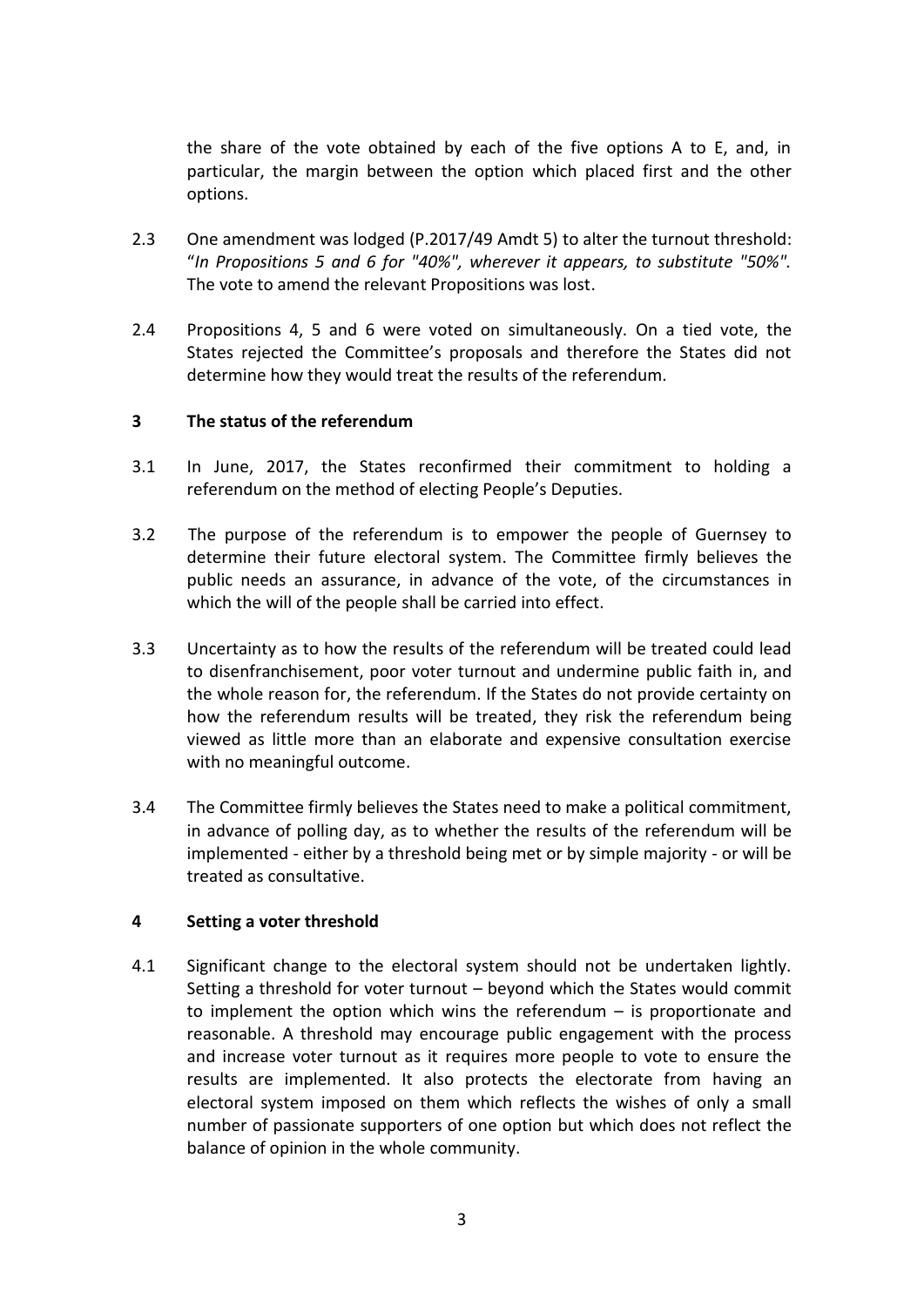- 4.2 The Committee believes it is important that the States approve a turnout threshold to make the results of the referendum decisive and legitimate. As recognised in the Committee's previous policy letter, there is no 'right' or 'wrong' threshold, and the Committee proposed the figure of 40% as a pragmatic compromise between the differing views of the Committee's members.
- 4.3 The Committee has again suggested a threshold of 40% for consideration by the States. The clear advantage of setting this threshold is that it will demonstrate that any change to the electoral system will be introduced because it has substantial support and would demonstrate the breadth of opinion among the population generally.
- 4.4 Setting the threshold lower than 40%, or dispensing with a threshold altogether, could draw the subsequent electoral system's legitimacy into question, as it has the potential to reflect the will of only a small minority of the electorate. If only a small percentage of those on the Electoral Roll vote in the referendum, there may be no clear direction from the electorate generally about how or even whether the voting system should be changed.
- 4.5 As explained in the Committee's previous policy letter, turnout thresholds are common in referendums, especially so for those which concern constitutional amendments or changes to the electoral system. For example, in Denmark a referendum to amend the constitution is considered valid only if the proposed amendment is supported by 40% of the eligible electorate; in Italy, Portugal, Sweden and some other European countries the results of a referendum are considered valid only if turnout reaches 50% of the eligible electorate; in the Netherlands even advisory referendums require turnouts of at least 30% to be considered valid; although it should be noted that for the past 20 years the UK has decided against turnout thresholds in referendums, albeit all such referendums in the UK have been advisory only.
- 4.6 The proposed threshold level is also reasonable in comparison to referendums on electoral systems in other jurisdictions. As set out in the previous policy letter, the turnout for the past three referendums about the electoral system in New Zealand were 55%, 85% and 73% respectively. In 2011, the United Kingdom's referendum on the electoral system had a turnout of 42%. The turnout figures for the two referendums which Jersey has held regarding membership of their States' Assembly were as follows: in the 2013 referendum about the voting system turnout was 26% and in the 2014 referendum about Parish Constables' seats in the States turnout was 39%. In Jersey turnout for island-wide senatorial elections is normally in the region of 45%. In Guernsey's 2016 General Election turnout was 72%. The Committee therefore believes that 40% is a reasonable and achievable threshold for the referendum on Guernsey's voting system.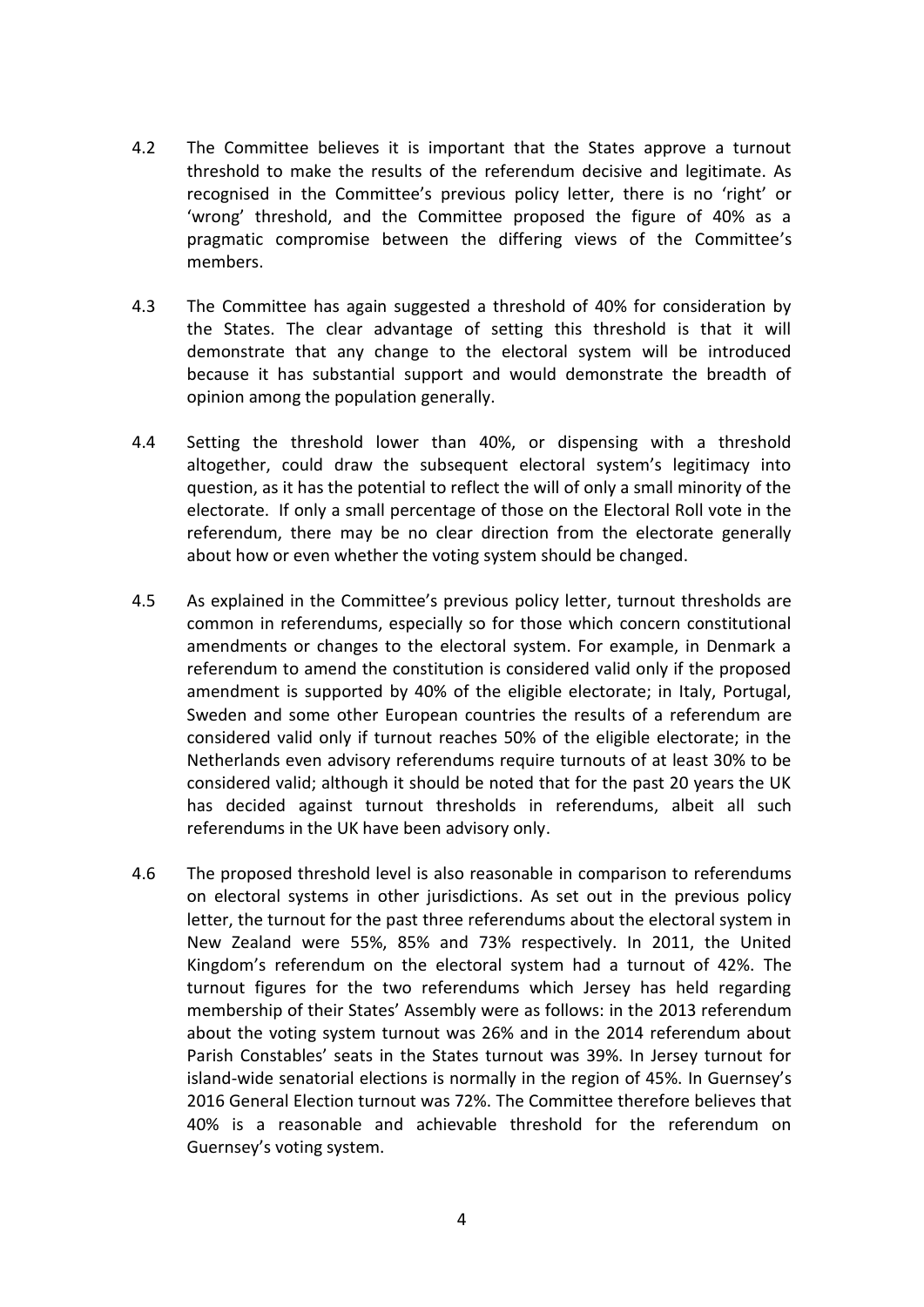4.7 It remains open for any Member, who is unsatisfied with the threshold option presented in this policy letter, to lodge an amendment inserting a further Proposition proposing an alternative turnout threshold for consideration by the States.

# **5 Implementing the results regardless of turnout**

- 5.1 Whilst the Committee believes a turnout threshold is necessary, during the June debate some Members of the States suggested that the results of the referendum should be implemented, regardless of voter turnout.
- 5.2 Whilst the Committee does not share this view, having reflected on the debate it has included this option as Proposition 2, should the States resolve not to set a threshold by rejecting Proposition 1.

# **6 Consultative referendum**

- 6.1 The Committee believes the method of electing People's Deputies to the States of Deliberation is a fundamental constitutional issue. The States have decided, by committing to holding a referendum on the method of electing People's Deputies, that it should be for the people to determine what reforms are made to the voting system and that the States should seek the explicit approval from the electorate for such a change.
- 6.2 If the States believe that no commitment should be given in advance to implement the outcome of the referendum, they should formally agree this. Proposition 3 provides the States with that option.
- 6.3 If a threshold is set, but voting turnout falls short, there needs to be certainty as to what this will mean in practice. The Committee recommends that such results would be treated as consultative.
- 6.4 In either case whether the referendum is organised with no commitment from the States to implement the outcome from the beginning or the voter threshold is not met – the Committee should report to the States within three months of the date of the referendum with any recommendations for reform to the electoral system which it considers necessary, having taken into account the results of the referendum.
- 6.5 The Committee reiterates the need for the people of Guernsey to have absolute clarity in advance of the referendum as to how the results will be treated, and advises that the most unsatisfactory outcome would be for the States to provide no direction to the public.